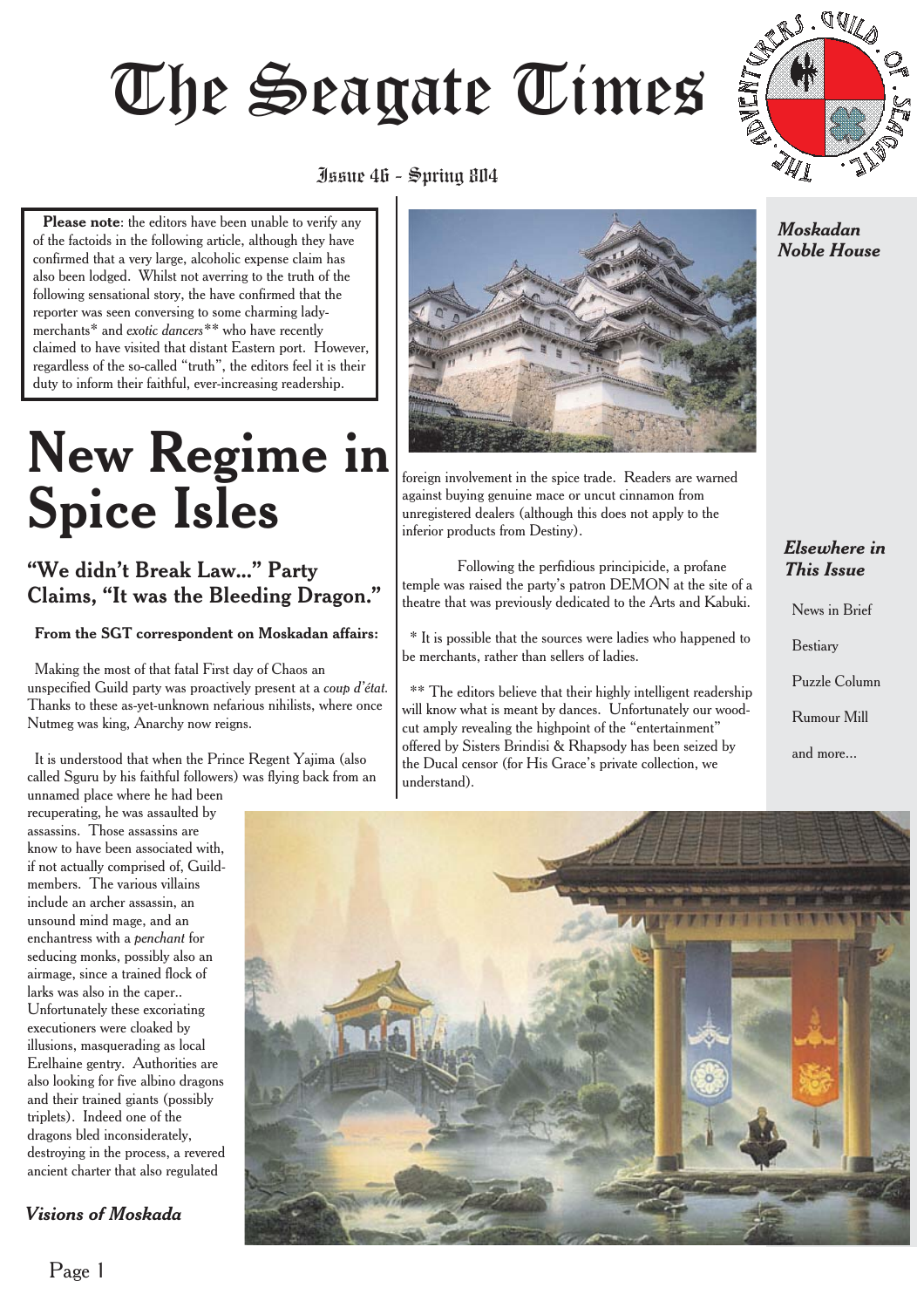#### *Vanderhand:*

*"These guys are intelligent."*

*Neroli:*

*"They're clearly not guild members."*

# **News in Brief**

#### **Petrenco at peace once more.**

Peace has been restored in The Empire on Far Away. This winter though his advisor and jester Marvin his Grace Duke Argent of Petrenco hired a party to find out why The Empire's King had declared war on his Duchy. At that time only troops from the neighboring duchies where involved, and he wanted an end the war before the spring and any real fighting could start. The only information they had on the reason for the war was that it had something to do with a message sent by an earlier party hired by one of his vassals, Baron Bertram of Zargora.

We started our investigation by crossing though the war zone into Lembach one of the neighboring duchies and listening to the gossip of the locals while traveling to the city of Pircha. However the locals' could add nothing to what we already knew. We did however notice we had picked up a tail. At night many small animated winged creatures called Blight, would circle high over the party's camp. The previous party had encountered Blight far to the north beyond the Empires borders. These tiny monsters were in the service of someone called Wuffa a mage who had fled the empire a mere five hundred or so years ago and whose power had been slowly growing since.

When we arrived in Pircha we split up to gather information. Within hours of our arrival, agents working for a then still unknown enemy captured three members of the party including our leader Saurus, and began torturing them for information. That night a rescue was staged. Several golems, a guarded, warded city gate, and two party deaths later we were free of the city. Hamish's death was due to the added hurt the death of his monkey familiar caused him in his already weak state, mine to an unlucky arrow in the eye.

From information gathered in Pircha we knew the Blight tailing us were based to the south, deeper into the Empire, and as we needed to get Hamish resurrected we went south, to the Duchy of Ashe. More precisely the seat of power for that Duchy, the city of the same name, where we had reason to believe we might find some aid restoring Hamish. There we learned that the King had a new adviser, but other than they favored black and gray clothing, very little was known about this adviser, not even their race or sex. Items taken from captured party members were now located in the direction of the capital, the Blight too appeared to come from the same direction. So with everyone alive again we set out for Biltadox the capital city of The Empire.

In Biltadox we made contacts and mingled with the in crowds, got invites to the right parties, and learned what we could of the Kings new Adviser. When we got a death threat delivered to our Inn room by Blight, I knew we were on the right track. A Demonic Curse failed to frighten the party away, but did lead us to some more information. By the night of Anniversary Ball to commemorate the defeat of Waffa and the founding of the Empire, we had learned that the Advisor had ties to Waffa who in tern, had ties to the Duke of Thrones. The Adviser was not a living being. That he had only been around since last summer, before that he

was unknown. And that he was or had a Summoner among his agents. Summoners are illegal in the Empire. We now had good reason to suspect that the Adviser had had the war declared to keep the news of Waffa's growing power from the King. For the Adviser to rise to prominence so quickly hinted at the use of some dark power and the party determined to free the court from his sway. So when we learned he would be at the Ball we got ourselves invited.

At the ball Theodonna was unable to read the Adviser's Aura, but did read that of his companion Karl a pacted namer who had been there for the torture of the party members in Pircha. With less than quarter of an hour to go until midnight the party retired to a broom closet to prepare for any resistance the Advisor might give. I had my doubts that the "prosperous new era" the midnight hour heralded would be good for our plans or the Empire in it present form. I will state for the record most of the three hundred or so guests at the ball were safely in the garden when we made our move on the Advisor. Faith did demand surrender, and we did not put the hole in the palace roof. Both sides used fire and I used brooms not the expensive tables as golems, that too was their doing.

The Advisor called in about fifty Blight, which panicked the crowd in the garden, and a minute or so later when the smoke cleared only Shizane was left standing. During that time all of the Blight and five golems were destroyed, and the Human minions of the Advisor killed, at a cost of only three dead and one unconscious to the party. It was only after the death of all of his minions that the Advisor showed his true form, a human sized version of the tiny winged Blight. Wielding a large black sword he took on the remaining three party members. Faith and I held him long enough, though only barely, for Shizane to cast the spell that destroyed this monstrous undead.

The King and his court are now free of the influence of the advisor who it turned out was called Matthias, an Elder blight and one of Waffa's original minions. When the party left Biltadox with documents ending the war for Duke Argent, the King was investigating just how must of his government he was going to have to replace.

Rowan

*The*



#### *Chizane:*

*"I just ravish the city"*

*Rest of party "What !?"*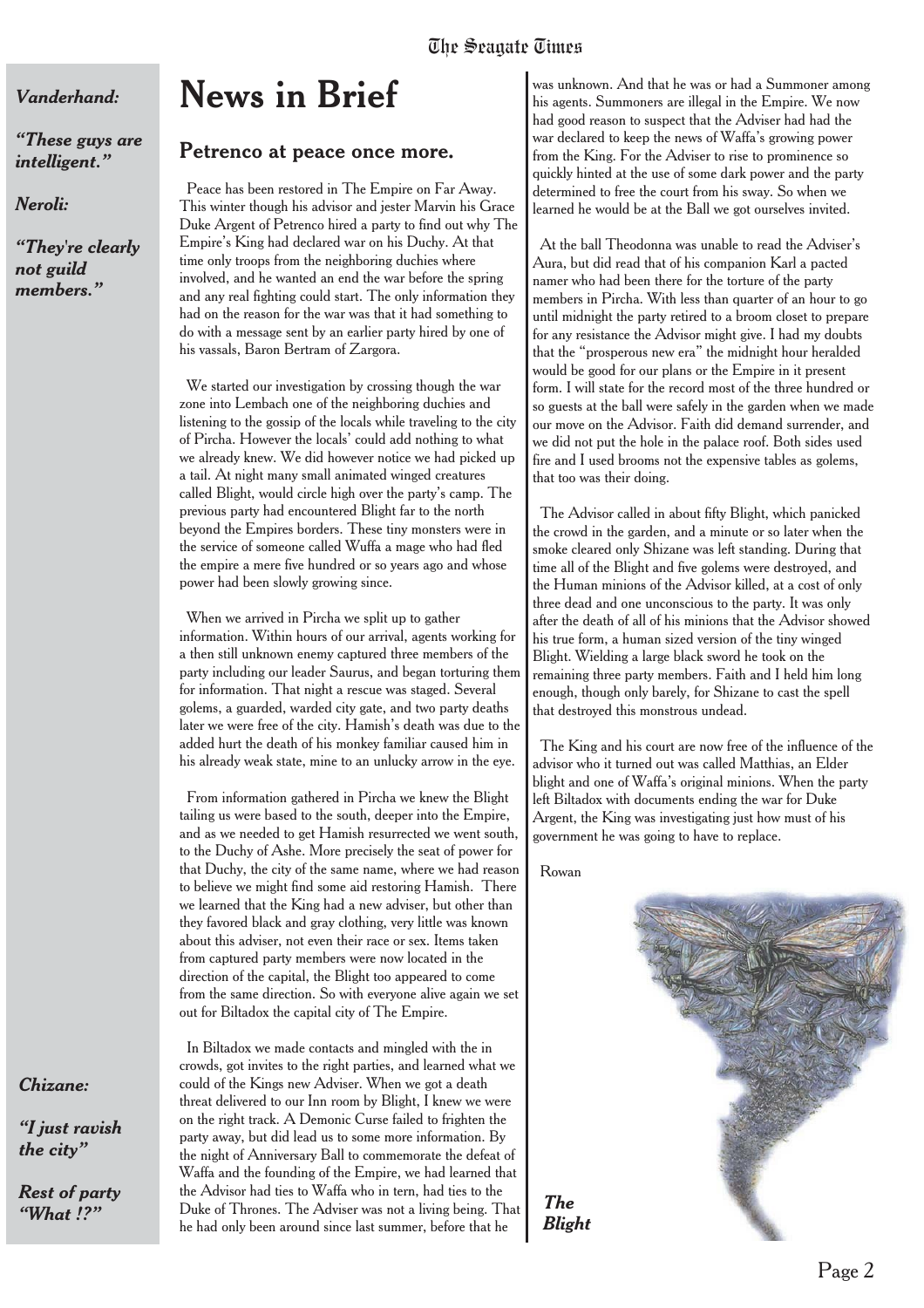#### Dragon King's Sceptre Returned

A party led by Flamis (yes, really THAT Flamis) were employed on mysterious terms to go a LONG way off plane... Towards the centre, she explained to our reporter. A high mana zone that seemed to create an individualised place of power around each of the mages in the party. Which would have been nice if it wasn't for the heat, she added. Anyhow after the party were tested, involving a journey to yet another plane, they learned that their real job was to retrieve the Dragon King's sceptre from a place their people could not go... The stronghold of the Dragon Kings evil opposite.

After working their way through and around dead and wild magic zones, and managing to avoid an amazing amount of bad stuff by simply being in the right place at the right time, the party snuck into the volcanic stronghold of evil, hunted down the sceptre, and defeated the guards. We won't mention how the wrong person tried to grab the sceptre so it tossed him across the room... Or how Aquilina defeated an incoming wave of enemies with a towering wave of water... Or how Flamis herself saved most of the party by removing them from being surrounded by the enemy with a Fire Arc spell...



#### Aryan is All Right!!!

One of the Times crack reporters spent last week trailing Aryan, leader of the newly formed 'Carzarlan Rights Party'. The week ended with a interview with Aryan at the exclusive hobbit restaurant Alfonses. There have been some that don't believe that the CRP are sticking up for the indigenous people of the Barony, but we now know better.

A record number of elves and dwarves are entering the city and Aryan is standing up for the rights of common folk. "Many people do misunderstand. I don't dislike elves and dwarves, many of them even work at my residence", Aryan tells us "but they must learn our ways if they are to enter the city. Why, last week after attending the latest Dwarven ball league game I tried to spend my hard earned silver at one of the conveniently located elven restaurants but, no matter how loudly I spoke, they didn't understand me."

If we truly believe in free speech, how can the Duke crack down on the CRP, and legislate against what is in the hearts of untold thousands? To many people in the city, the CRP have one terrific selling point: they claim to be sticking up for Carzala at a time when no other group seem to care. In our recent poll the CRP collected substantial support, a historic high for a farright concern group. The vast majority of CRP members are ordinary humans that feel afraid, disenfranchised and angry. When I see this Barony acting like the softest touch in the world I feel angry too. If you pass through Carzala, you can be certain that the City guard will be ready to harass you, as part of the war on undead. Consider the guild membership - necromancers are welcome, happily settled in Seagate by the largest graveyards. Hard in their words, soft in their deeds. Soft on elven Necromancers, tough on hard working humans.

Little wonder the CRP is thriving. As Aryan told us "If Carzala really wants to fight the Far Right, then now and again it has to stop acting like a bunch of weak, lily-livered liberals who wouldn't say 'Boo' to an dwarven berzerker."

And if Duke Leto can't manage that, then sooner or later all Carzala will suffer.

#### **Pot from Hell...**

Bedeviled Broth Burner Brands Beelzebub Boss on Every Bowl! Local Adventurer Dawn (aka Mary Jane aka Thistlefoot), is convinced that a recently purchased cooking pot she purchased is possessed - because every time she cooks the image of a demon appears in the contents. "No matter how much broth I make or how long I heat it, the Demon turns up in every bowl," the youthful Dawn told reporters. "My servants won't eat anything cooked in the pot."

Dawn, having returned from South Prevada, says she bought the old silver plated pot while on Adventure — but, oddly enough, she can't remember the exact location. In fact, she begins to pace and wring her hands just thinking about it because, as she puts it, "It's like what happens when you fall off a ladder and get amnesia — my memories of that day are hazy. I do recall that the people at the store were strange, and the man I bought it from had weird eyes, kind of green and strange looking. The day after I got the pot home it was still in my pack because I didn't even remember buying it. Dawn says she took the pot into her house and began cooking with it immediately. And the soups started to steam, though not overcooked, "was smoking like crazy — and there were wicked faces with horns floating on the top."

"But I was more concerned with the face. I kept thinking, 'That's really strange it looks like a Demon. Then I tried again and the same thing happened. So I racked my brain to figure out why and decided that it must be some sort of 'novelty pot' or something. And even though the only bad thing to happen to the family since Dawn bought the pot is that a tree limb fell on her house and ripped off a rain gutter, they fear that the pot may bring them serious trouble if they keep it around much longer.

"I'm hoping maybe the Demons will leave the pot so we can start using it and get on with our lives," she says. "My friends think I'm stupid and they say they'd throw it away so fast my head would spin, but I just can't bear to think to part with it. But I'm not taking chances - I keep an invested right beside it on the kitchen counter. Demons might be evil, but he's no match for lightning bolts. Sure, they might burn my food but that's all he's going to do. I'm sure of that."

#### **Cosmetic surgery Attention Hobbits!**

shoes?

Self conscious because your feet aren't hairy enough? Embarrassed to walk in public without



Foot surgery is for you! For only a small fee our skilled healers can give you the hairiest feet around. You will be the hobbit's hobbit!





*Flamis the Fire Mage:*

*"So's playing with fire but I don't make a habit of it."*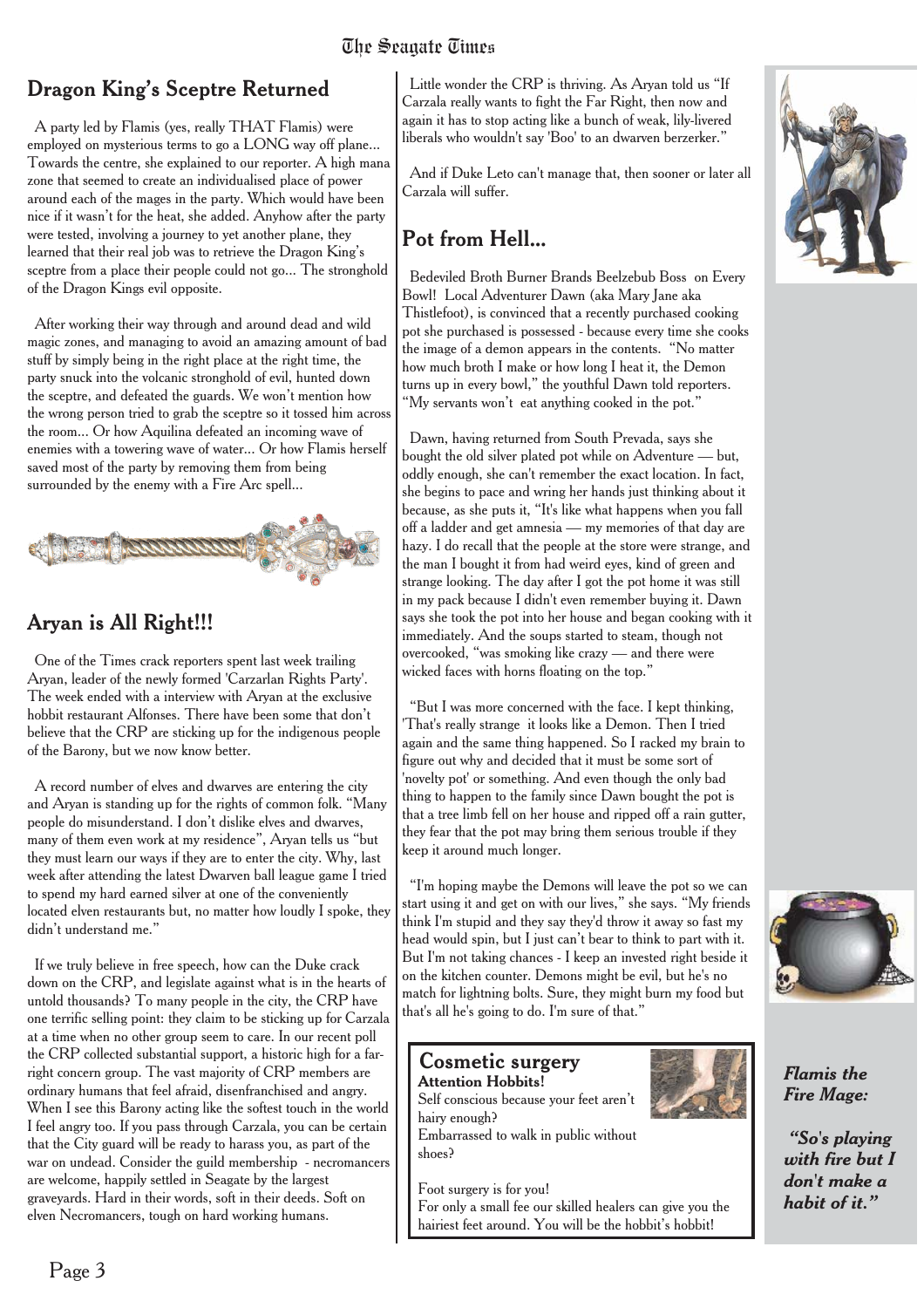

#### *Aqualina:*

*"I'm a watermage. I'm not allowed to drown people."*

#### *Flamis:*

*"You're not female and therefore not acquainted with female anatomy."*

*Talon:*

*"Only with certain aspects of it."*

#### **Woman Struck By Lightning Files Lawsuit Against Gods!**

After being zapped by lightning three times in two years, Yvette Le Claire is striking back by throwing legal lightning bolts at the Almighty!

"I'm suing for a million true silver, and I know the Gods can afford it," says Yvette, a mind mage who recently filed a lawsuit against the Powers of Light. She alleges harassment, physical and mental injuries as well as distress due to her close calls with death from above. "My attorney says the Gods are recognised entities. And after the third time I said, 'I've had enough! Now I'm mad. This is harassment, pure and simple.'"

Yvette's troubles began two years ago when she was struck while organising trade deals with Ebolo. A sudden storm caught her and before they knew it, she'd been hit by a bolt that killed her horse and sent her flying about 25 feet, knocking her senseless. "I recovered and except for some scarring, I was fine," says Yvette. "Then I got hit again in recently, prior to departing for Newcourt. That one left me with some minor scarring. Then last week - bam! - I got hit while training. I still can't taste anything after that one."

What she'd like is a taste of justice and says her lawsuit isn't frivolous. "I don't know anyone else I can blame for this," she says. "The odds of getting hit are remote." Yvette says she's done nothing to incur this kind of cosmic wrath. "I'm a law-abiding woman. I can't imagine why the Gods has singled me out for this kind of harassment. Sure, I've broken a couple of laws in my day. I've told a few white lies, but all for a good reason. But this punishment is way out of line for those actions, the deities are going to have to settle with me on this one.'

Her lawyer, Lloyd Starbuck, says he's prepared to take the suit all the way to the gates of heaven and isn't worried about the Supreme Beings not showing up in court. "We know they're out there, one of them will be there even if we have to have them summoned." vows Starbuck.

#### Water College Potions for Sale

Waters of Healing Rk 12 - 500 sp Waters of Strength Rk 10 - 1000 sp Please contact Aqualina at the Guild.



#### Answers to Last Issue's Puzzles:

#### **Particular Afflictions:**

Spider - ogre - giant club - crushed testicles Prickle -lizardmen - spear - gut wound Silverfire - pixie - icicle - broken ribs Beowulf - treant - tree branch - concussion Sir Cecil - vampire - bastard sword - broken arm **Riddles:** First: A game (or pack) of cards Second: They were musicians Third: nothing



### Who is **Aqualina?**

This season we had the opportunity to chat with the watermage Aqualina in her apartment on the Sea Goddess Haven. Despite her short stature (5'1") Aqualina is a distinctive human with chocolate coloured skin, waist length black hair and sea green eyes. Typically clad in merely a two piece swimsuit and a sash, after taking off her skirt, she fully lived up to her reputation.

#### *SGT: There is something distinctive in your appearance Aqualina. Is it a magical effect, or does it mean you come from somewhere other than Seagate?*

Aqualina: Well I'm actually from Pasifika, which is an island group to the south and west of here. The natives there have brown skin, darker than mine as I'm actually a half-caste. My father is a 'palangi', meaning pale skin, who was shipwrecked sailor from the Alusian continent.

#### *SGT: When and why did you join the Seagate Adventurers' Guild?*

Aqualina: About fourteen years ago, I was paddling between the islands at home, when I got caught in a storm which swamped and sank my canoe. Fortunately a pod of dolphins saved me and guided me to a merchant ship which was heading for Seagate. I was suffering from amnesia at the time, so the captain gave me the name Aqualina, which is elvish for 'Daughter of the Sea'. It turned out to be close to a direct translation of my island name, Hinemoana. Anyway, upon arrival at the Guild, I was healed and, once I found out about the Water College, decided to stay.

*SGT: What have you specialised in with your time at the guild?*

Aqualina: Underwater magics basically. Waterbreathing is my best spell. Anything that allows survival in the aquatic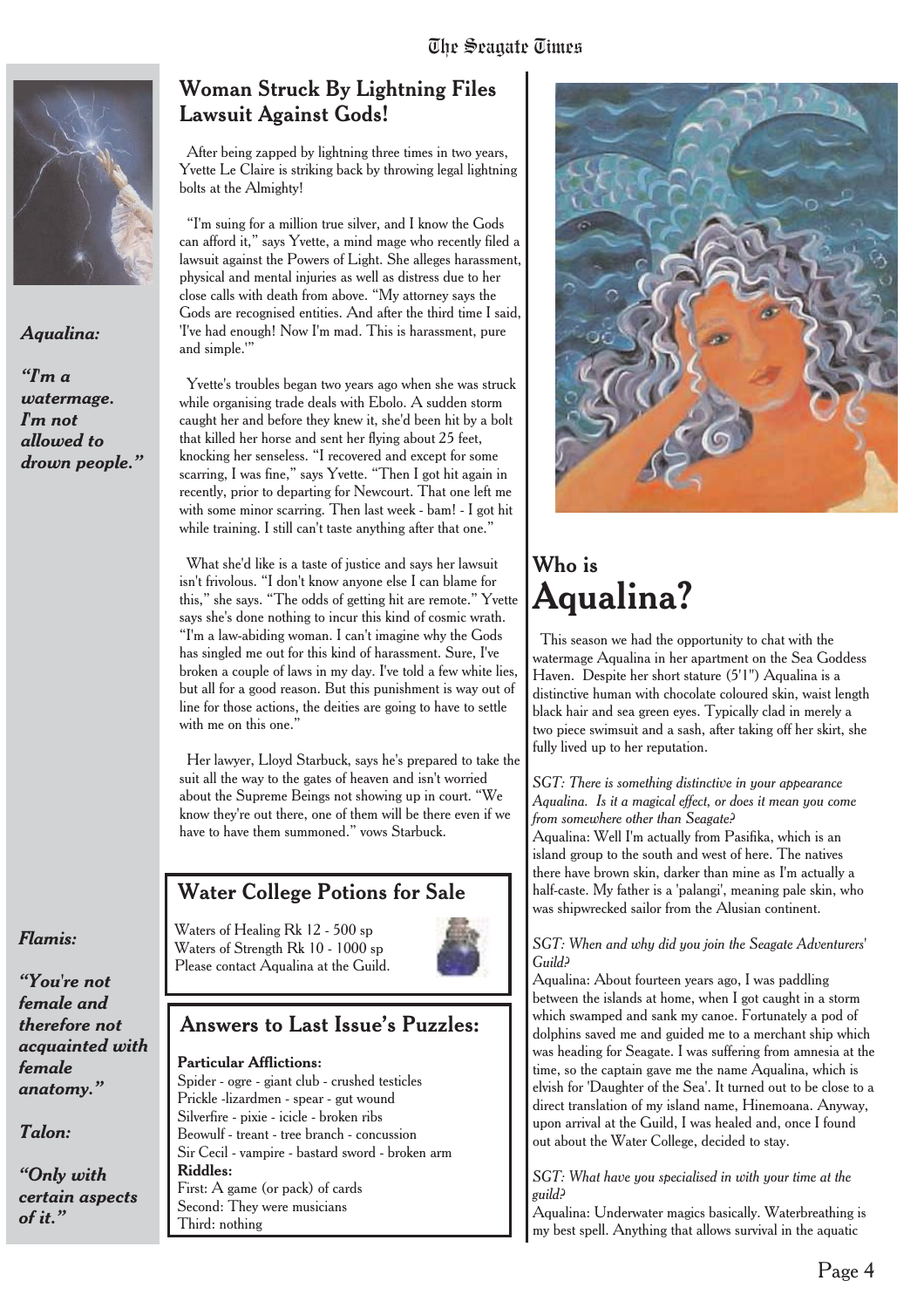#### The Seanate Times The Seagate Times

environment. Trident is my favourite weapon, and is also the primary weapon of the local merfolk. Apart from that there's my Water Bolt spell which was taught to me by the Arch Mage Lawfakir on Greyhawk. I'm also doing a decent trade in Waters of Healing at the moment.

*SGT: Is it true you are a shapechanger Mer-Orc, or did the nickname Orkwalina come from something else?*

Aqualina: Errr ... yeah .... well, it's a bit more complicated than that. Technically, the body I'm currently in isn't the one I was actually born with. It's in that urn over there. I got ashed on one of my earlier adventures after following Bozo, the party leader, through a ward which I was sure was safe ... it wasn't. The only body available that the Priestesses of Zigmar could find to put my soul in was a male orc body. So I had to make do with that. They said they would be able to put me in a new female body but I had to do penance as an orc for a while. However, on the next mission we encountered a dragon that was able to transmogrify the male orc body into an exact replica of the original. So, that's where the Orcquilina bit came from.

As for the mer part, that was from a subsequent mission. I'm currently wearing a Belt of Merform that was presented to me by King Kierl of the Pasifikan Merfolk, in return for rescuing his daughter. It allows me to transform into a mermaid and back again.... Come this way .. I'll show you how it works ... [At this point we were led into a room which was full of water up to the level of the door. Under the surface of the water, (about 8 foot deep), is what looks like ordinary furniture, bed, table, chairs etc. Aqualina pulled off her skirt so she's only clad in the swimsuit and dives in, but we did catch a glimpse of strange silvery blue band of scales fused to the skin at her waist. As we watched Aqualina's legs fuse together, a tailfin formed where her feet were, and the scales spread to cover the entire tail from the waist down. In five minutes, Aqualina had transformed into a mermaid. At this stage we regrouped our thoughts to continue the interview.]

#### *SGT: Didn't you used to be married to another adventurer? What happened with that?*

Aqualina: [with a frown] Yeah. Kryan. I've sort of forgiven him for what happened ... I guess it just didn't work out. There was a time I wanted to rip him to pieces and feed him to the sharks for kidnapping our daughter, but I'm truly over that now. I just sometimes wonder how she's doing and even if she knows who her mother really was.

*SGT: Kidnapping? Was that before or after Kryan got religious and changed his name?*

Aqualina: I'm fairly sure that was before. When he changed his name, as you put it, I was unaware that he had done so ... I even adventured with him on a trip to the Ellenic Isles and didn't realise it. It explains a few things though - confounded illusionists!

#### *SGT: How do you feel about his new wife?*

Aqualina: Assuming it's who I think it is, namely Lady Kathleen Reynard, I wish her the best of luck. She might need it. [ED: Apparently she's turned religious too and calling herself Sir Frances now. SGT is unsure whether she might need luck for dealing with Kryan or Aqualina's daughter.]

*SGT: Please describe a highlight of your career so far.*

Aqualina: Sure you don't want to hear the silly stories? I got lots of those. A few of them got me nominated for Stupidest. I never really had a Best Death ... I always try to avoid that. Mind you, I had an almost Best Death, except I was revived in time. I was a mermaid and we were taking on these Sahuagan priests. One of them had a spell which nullified my ability to breathe water. So there I was, deep in the water as a mermaid, and having to hold what breath I had. No way could I reach the surface in time so I figured, if I'm going to drown, then I'm taking this priest to the afterlife with me. It didn't quite work out that way, and the next thing I remembered was being revived on our boat.

As for highlights, anything that gets me in the water is a highlight I guess ... Being put in a play as a 'Hero of Seagate' was interesting. That was when a bunch of us defeated this huge child-eating troll chef, by leading him into the F&F inn, before the place burnt down. Apparently this bunch of troubadours witnessed the whole thing.

*SGT: Which places would you recommend visiting?* Aqualina: Lorgos definitely. Me and the Lord of Lorgos, Lord Shaygin had something going for a while. I was actually tempted to retire and become his Lady, however I decided not to. We're still very close friends though. The Faerie Planes are also interesting as is another plane I just returned from which is a High Mana Zone full of shapeshifters. I guess I like visiting unusual places and experiencing new things. That's why I like adventuring*.*

SGT: *Anything else you want to say to the guild populace?* Aqualina: Act as a team. Get to know your party's strengths and weaknesses. That way you have a better chance of survival. I know I wouldn't be here if it wasn't for the actions of my fellow adventurers. Sure there are going to be differences of opinions but please, don't let them get in the way of the mission. The idiot next to you may turn out to be the key to your survival.

## **The Adventurer's Guide**

The following two articles have been extracted from a recent set of Scribe notes:

#### **Lessons From the Real Adventurers #11 Why working for a government can be useful**

We just let Weasel [Councillor Wassail] know what we needed & he immediately drafted an instruction for the appropriate merchants in the City saying that…

- 1. This years taxes are to be paid now, in kind,
- 2. Now thank you;
- 3. Possibly with a slight discount and "health benefits" for
- paying next year's taxes in advance as well;
- 4. Don't worry about the safety of the taxes" the squad of *very* dangerous men currently stationed outside your worthy establishment will look after that;

[that took care of about half a million SP worth of investment ingredients & myrrh .. but there was more to come]

5. Furthermore the erelhaine presenting this Order-in-

Council, as a close friend of the Court, would appreciate a

#### *Flamis:*

*"I'll polish your weapons – it's my job."*

*Talon:*

*"That's one HOT woman."*

#### *Flamis:*

*"I have difficulty concealing stuff cause I'm so HOT."*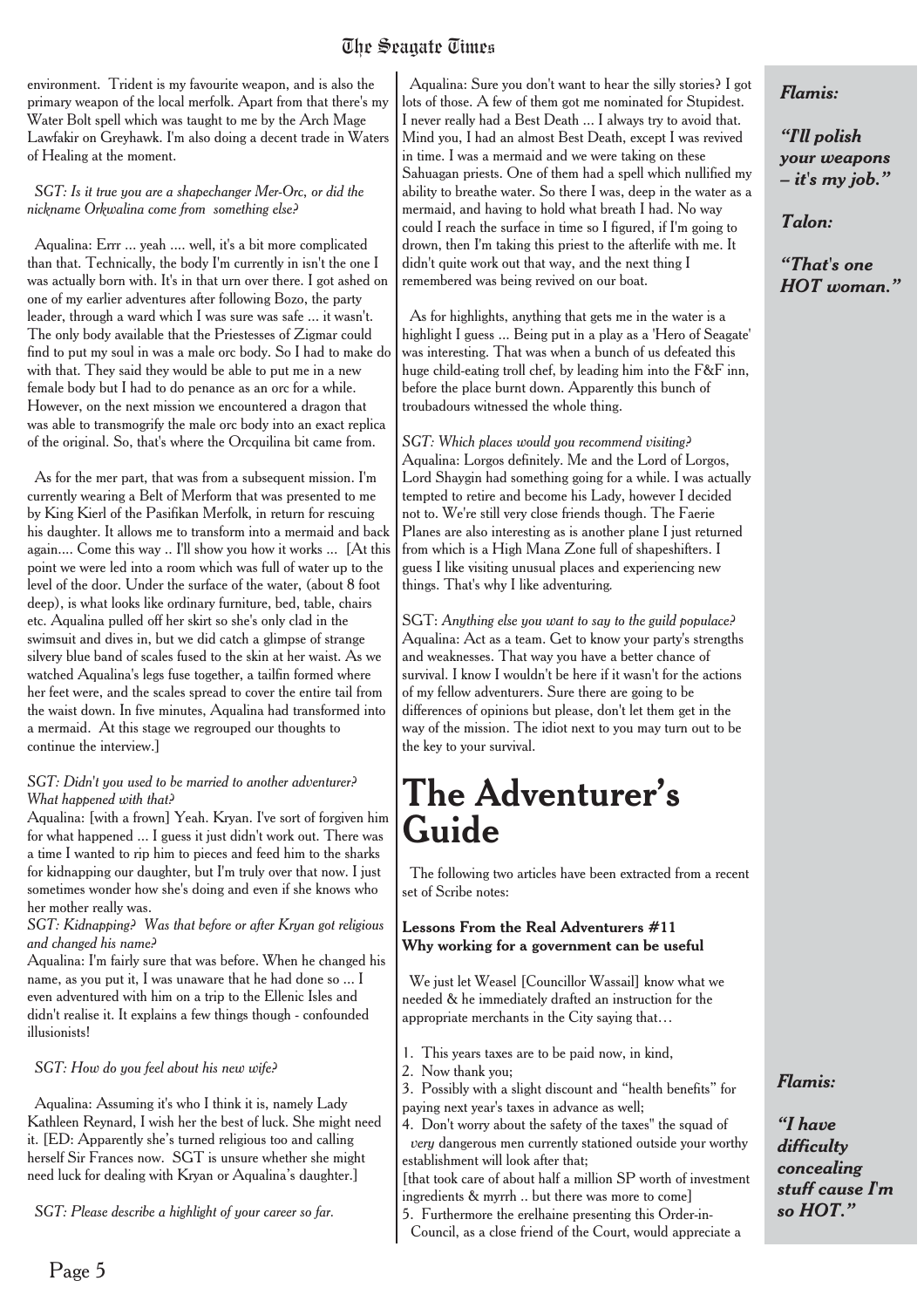#### *Axis:*

*"…failing that, sulk and pout. (That's where Isil Eth comes in)"*

*Isil Eth:*

*"You can come 'sulk' with me Axis, as I prefer to purr than pout."*

*Vanderhand:*

*"Flamis is a complete innocent."*

*Neroli the dwarven eunuch:*

*"I can't DO anything and I'm not."*

*generous* discount on some private purchase coincidentally would he like to make at the same time.

*[We used the "expenses money" already forwarded to the party, which equated to over 200 tons of rice.]*

#### **Lessons From the Real Adventurers #12 Why You Should Always Have A Plan (and why it is sometimes hard to get one)**

The highly experienced Party were discussing how to deal with a Big Bad, that was due to rise, after 666 years, from a swamp (*the place that is not named)* between the City and Mt Fate. His undead army were also expected.

I- E-: "It seems that one reasonable suggestion is to leave. We have identified the big baddy and, quite reasonably, have notified the relevant civic authority (which is more than some parties would have done). Are we obliged to do more? I think we are, but want the party to be sure about it -ie I wish an active decision rather than a passive indecision." K\*n: "Let's meet with or otherwise view (I mean DA) the princelings to see if either of them are a/ pacted b/ suitable prince material c/ suitable general material." I- E-: "Other than that we can allay suspicion by shopping and partying. Some of those guards were cute and so eager to please...' M\*tl\*y [party-leader]: "So far it sounds like our plan will be to divinate/DA everything, interrogate the Katos, and raid the succubus warehouse...' K\*n-: "More research always appeals." I- E-: So is that the plan? We sit (DA/divinating all in sight) and wait, and battle what ever arrives in the form it is in... I don't recall GoK coming on this adventure but he would be PROUD of that plan. What are we planning on doing to weaken the baddy. Come on, you guys are supposed to be the intelligent ones (well, ignoring the giant anyway). I am just here for decoration... K\*n-: "Why is Mt Fate called Mt Fate, anyway?" Ax\*s: "I want to make a hoard of invested items. Specifically Rank 20 bolts of force. (No, I am not thinking passive solution here.) If you can't reason with it, can't ignore it, can't get it drunk and it's not nice then blast it. A lot, for a long as possible." K\*n-: "Sooooooo - would Mt Fate be a volcanic cone by any chance? A small targeted eruption should remove the Bad Thing if our efforts fail (and provide the 'cost' element in one easy hit, as well, should one be standing too close (on the same island, say)." I- E-: "Oh yes, a volcano. We gets a hobbit to make the wish, and if that fails we throw the hobbit into the volcano. After all, everyone knows that throwing a virgin into an active volcano calms it down. Well obviously the opposite will work in reverse! And hobbits are the most distilled essence of anti-virgin that I know of... K\*n: "The skill would be in phrasing the wish to **ensure** minimal damage to Moskada/Moskadans (excluding succubi if one wanted to be finicky), and then coming up with a plan to make it work **without** paying the price ..."

Ax\*s: Failing that, get the doubles to order a breach in the causeway and find some flash flood fans and wash that swamp. Failing that, get the pixie/giant/useful party leader/oddfellow to summon an earth elemental to do the job. Failing that, go for a swim in the caldera and find something worse for the bad guy to wake up next to. Wait

and clean up the mess afterwards. Failing that, sulk and pout. (That's where Isil Eth comes in)

M\*tl\*y:"I think that ordering the removal of the sea wall, then a flash flood, is a real goer"

I- E-: "An earthquake which swallows the swamp sounds a little less shall we say messy. Lava is just so difficult to get out of your hair darlings. If we are talking in terms of cataclysmic events, cities tend to survive earth quakes (not well) but rarely survive volcanic eruptions."

Ax\*s: "I thought a nice cup of tea would be just the thing an entity would like after an undisclosed amount of time without one."

#### **Know Your Enemy**

The guild Council has decreed that we publish profiles of known guild enemies to ensure members are informed of the threats that they may face while adventuring. This seasons issue will detail Prince Orion.

| Name<br><b>Known Allies</b>                     | Prince Orion<br>Necromancer of Masada<br>The Black Dragon Bune<br>A Red Dragon<br>Another black dragon<br>Drow living near Argon's Watch                                                                                                                                                                                                                                                                                                                                                    |
|-------------------------------------------------|---------------------------------------------------------------------------------------------------------------------------------------------------------------------------------------------------------------------------------------------------------------------------------------------------------------------------------------------------------------------------------------------------------------------------------------------------------------------------------------------|
| <b>Abilities</b>                                | Vampire, Greater Summoner,<br>may know some Mind Magics                                                                                                                                                                                                                                                                                                                                                                                                                                     |
| Located                                         | His fortress is in the Dark Circle on the edge of<br>the Gatar Depression on a high pinnacle of<br>rock surrounded by swamp. The fortress<br>contains a Ring of Souls which gives Orion<br>much of his power. A magical effect causes a<br>Noxious Vapours to envelop the fortress and<br>the surrounding countryside. This causes<br>nausea, reduces vision to around 20-30 feet<br>and suppresses the effect of Mind, Fire and<br>Necromantic magics. Undead can see through<br>the mist. |
| Warnings                                        | In the past, attempting any form of precognition,<br>astrology, locate, divination in activities<br>involving Prince Orion has resulted in the<br>instantaneous death of the investigator.                                                                                                                                                                                                                                                                                                  |
| <b>Activities</b><br>And<br><b>Interactions</b> | Was discovered wandering around in the Guild<br>grounds a few months before the kidnapping of<br>guild council. Believe to be directly involved.<br>Evidence points to Orion being one of the<br>instigators of the Dark Circle. High level Guild<br>Party rescued council member Wegan from the<br>Price Orions fortress - scribe notes available.                                                                                                                                         |
| <b>Threat</b>                                   | Extremely High.                                                                                                                                                                                                                                                                                                                                                                                                                                                                             |

**Assessment**

#### **Looking For Love**?

Caring female interested in companionship, conversation, long walks, summoning and blood.

Contact: Vychan Adam Jones, Druid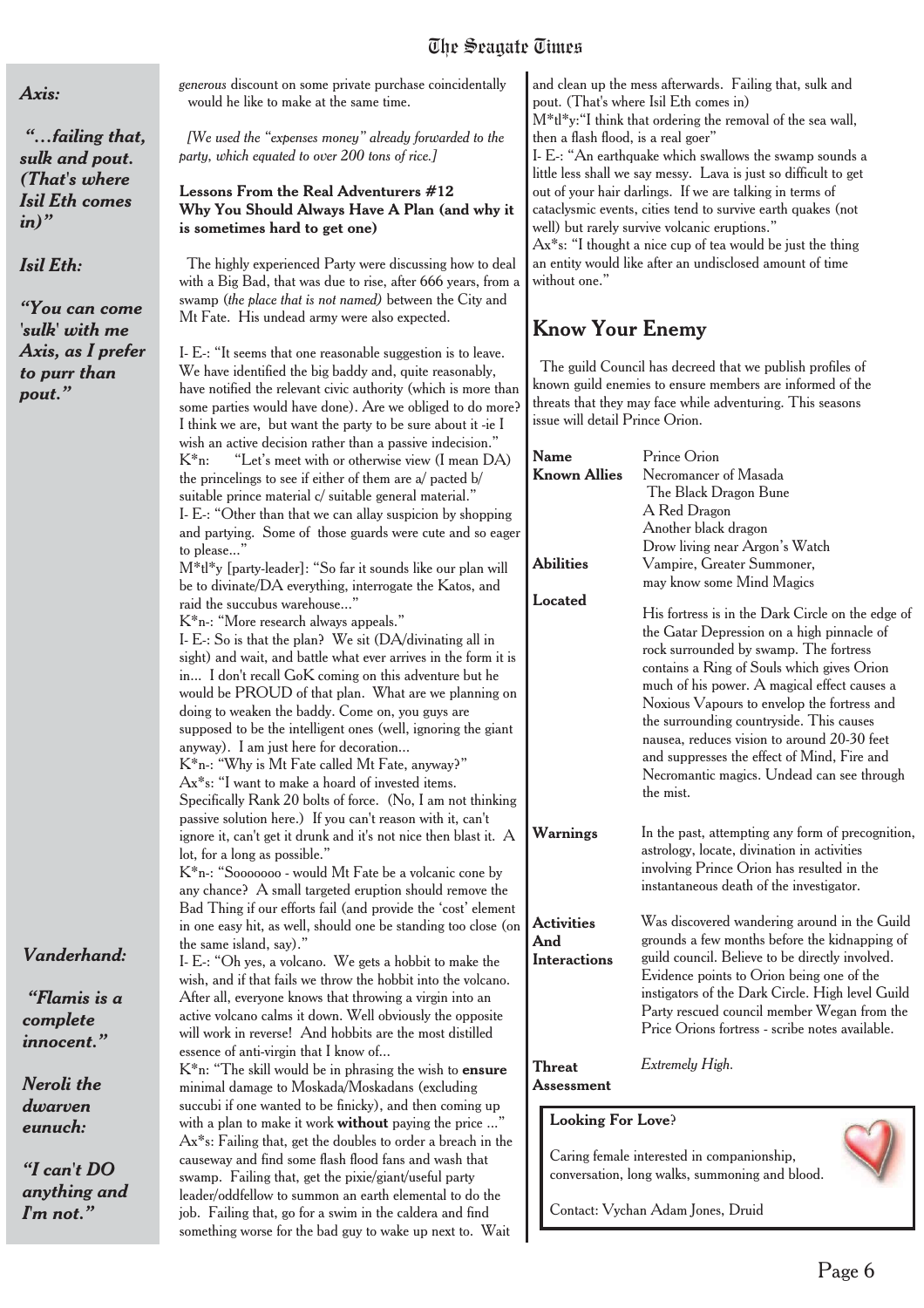#### Encounter with an Earth Elemental

As an air mage, I didn't think I'd have much in common with an earth elemental, but having met quite a few on the last adventure with the earth mages Kern and Vychan, I now know we do. The range in amiability and intelligence of these elementals was quite considerable, but they all had one thing in common, which can be summed up by the quote. "We Elementals don't have friends, just loose associations forming warbands for hunting earth mages."



We had one really helpful master carver elemental at one stage, who not only dug out some bed spaces in the walls of the cave we were in, but wanted to carve our names in the sides "Sabrina, Silverfoam, Silken, Braegon, Engalton and Jade" we said. And as a special favour, the elemental carved runnels in the beds for the two earth mages - just like they would use on their own altars - to catch the blood.

#### How to tell your parents you're pacted

Coming out to your parents can be one of life's most painful experiences for a apprentice to the powers of darkness. Or it can be an opportunity to build an even stronger bond with your folks, one based on honesty. Here, from top experts, are nine tips for telling your parents you're pacted:

**CHOOSE AN APPROPRIATE TIME AND PLACE** — While you may feel you're sharing wonderful news, a joyful event such as your siblings wedding may not be the best time to spring the truth on your family. Your parents may blame you for "ruining" the occasion, and your sibling may resent you for grabbing attention on her special day.

PLANT CLUES BEFOREHAND - If you brag about your collection of desiccated hearts, gab about how odd fresh blood tastes and buy a sacrificial dagger, your parents will be 75% sure you're pacted before you calmly state the obvious.

**TELL SIBLINGS FIRST** — Let a sibling or grandparent in on your little secret first. That way, when you make your announcement, they won't freak out. Instead, they'll act as your allies, telling your folks while munching a drumstick, 'What's the big deal?'

**ATTEND A "COMING OUT" EVENT** —Visit a demon-friendly place; the local cult meeting. After a few tankards, you can note casually, "You know, I'm pacted, too."

**LET THEM DOWN EASY** — You might try initially telling your parents that you're a member of the 'Adventurers Guild', that doesn't sound "as bad" to many folks.

**DON'T BRING ALONG YOUR FAMILIAR** — There will be plenty of opportunities down the line to introduce your significant other. A "double-whammy" approach will only open up your familiar to hostility.

**BE PREPARED FOR BONFIRES** — Don't expect your parents to jump for joy when they learn their child is pacted. Building of bonfires are normal reactions. Just sit quietly and let them blow off steam.

**DO YOUR HOMEWORK** — Come prepared with a list of successful demon worshipers of the past, also explain how much power the pacted can accumulate - this will pique your parents' curiosity.

**STAND YOUR GROUND** — Don't knuckle under and admit what you're going through may only be a phase. And never agree to any shriving to straighten you out.

# **Astrology Corner**

Lady Fiona Randles, guild astrologer at the Seagate College of Astrology answers letters from guild members.

*I have had a recurrent nightmare for almost a year. It always follows the same pattern where I have starved or killed rabbits. When I find them in their hutches I feel the urge to fest on their bodies I had rabbits as a child but they lived happy and healthy lives. This dream occurs on a regular basis and leaves me feeling on edge all day afterwards* Sam the Orc

Fiona says... I dont need to look to the stars to answer this question, I believe the answer to this is obvious - you are an orc, O-R-C. Orcs arent pacifists, its not in their nature. Stop resisting and embrace your true self. I recommend regular visits to Orc taverns, buy yourself a great axe and chase down a few hobbits. - this will resolve your inner turmoil.

*What does it mean when you dream you can see demon eyes in the corner of a dark room - but you know that they are more afraid of you and they are being cautious?* Grendel Beetleknox

Fiona says... This is an interesting dream. You may think that this is quite a common dream but I have not heard of anything quite like this before. Dreams of eyes watching are pretty common though - and in these cases such dreams are usually to do with being watched, being found out, somebody knowing a secret about you. The stars tell me the secret you are hiding is the fact you are pacted. Your have hidden your alignment with the powers of darkness from your friends and the guild and, over time, have gathered much power. Pacting is a dangerous path to tread, particularly now that people know what you hiding, but the danger is that you have been attracting the attention of other evil powers. I recommend you become fully pacted before getting a late night visit from a succubus.

*Hi Fiona I wonder if you can help me. I keep dreaming about colourful rainbows. My dreams are often vivid and full of bright colours. Can you tell me what this means?* Sau Rus

Your not really cut out to be a necromancer, have you thought about joining a less taxing college? Consider becoming an Illusionist, or perhaps a Solar Celestial. Maybe a complete career change is in order - you'll find knitting very relaxing...

*Earth Elemental "Trolls can't be earth mages, only stinking scum can be."*



*Party finds a one-dose potion that cures just about everything.*

#### *Isil Eth:*

*"I can just see it now - No you can't have it yet, that is a minor critical, I expect at least three more before I administer it..."*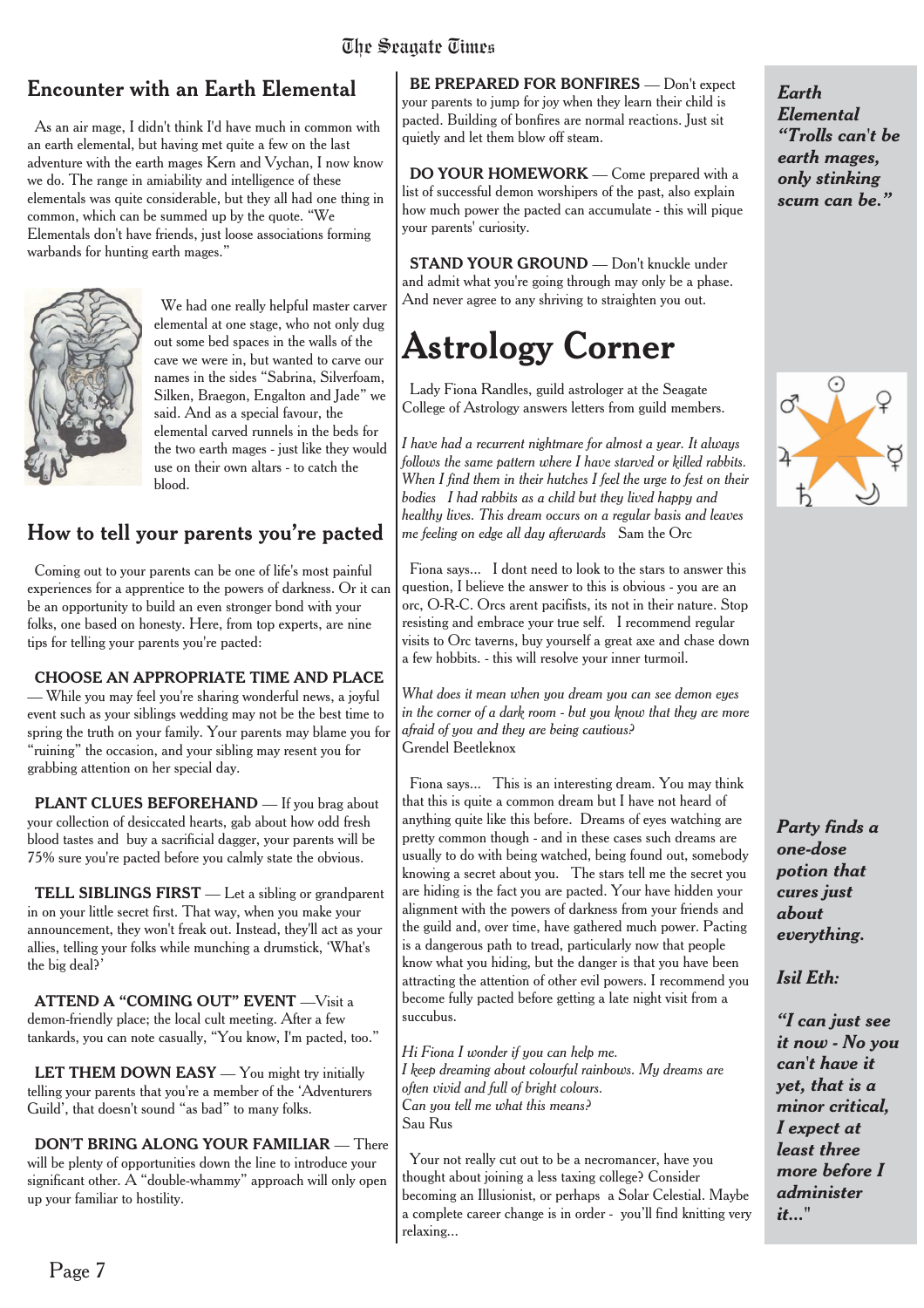#### *Isil Eth:*

*"Hobbits are the most distilled Essence of Anti-virgin that I know of..."*

*- Not the most refined antivirgin that moi is aware of.*

#### *Motley, partyleader:*

*"So far the plan is: DA & divinate everything; get the sub-Katos busy on civil engineering the hell out of the swamp sea wall; busting up the succubus ring to get their secret magic weapon; shopping."*

### **Starflower's Bestiary**

#### A Lesson on Lycanthropes

There are times when one must wonder if our Guild is becoming a menagerie given the number of species various guild members are able to turn themselves into - and I am not discussing illusions or illusionists here. Traditionally shapechanging is often confused with lycanthropy, but we shall reserve that term for oneof the three means by which a sentient being may change shape. These are as follows:

1. Infection. This form is a magical disease, generally passed on through the bite of an infected individual. The most common alternate forms for a true lycanthrope are the wolf, bear, tiger, boar or snake, and a were may be of any humanoid species. A lycanthrope with wolf form is known as a werewolf, a bear form is a werebear and so on. In their beast form, lycanthropes are superior specimens of their kind, but are mindless beasts, with all the drives and instincts of their kind. While infected a lycanthrope is lunaraspected, and will invariably change into beast form when the moon is full. On changing back the lycanthrope will been enfeebled and only wish to sleep. Of course, on waking they will remember their actions, and often wish that they hadn't. The only known cure for lycanthropy is the ritual of removing a major curse.

2. Innate. Some shapechangers are born that way. This appears to be a trait which at some point entered the human race, and is known to be passed along through certain bloodlines. It is apprently fairly well-known in some families in the Western Marches. Innate shapechanging is not





#### *A Shapechanger Tiger*

known among other species, but that might be only a matter of time. Unlike a true lycanthrope, a shapechanger retains control over the shapechange process, and is not mindless when in beast form, although bestial instincts will have a strong influence on behaviour. Like a lycanthrope, a shapechanger is always lunar-aspected and may change form more readily as the lunar phase approaches full.

3. Arcane. Most of the guild members who have this ability acquired it in the usual fashion of guild members they poked something magical or bothered a power and it bit them back. I must confess that this is my own story. We had entered a chaos plane on quest, and the plane had worked its wild magic on us, altering our form. I began to grow bat-like wings, and disliking the demonic look, essayed to make them more draconic in form. I succeeded, but when the other party members resumed their normal form, I did not. I remained in the form of a small, silvery dragon. When we left the plane I discovered I could now change from elf to drake and back again, with growing control as I practised the talent. The important thing to remember with arcane shapechangers is that they may adopt unusual forms - who ever heard of a weresparrow? They usually do not have the same immunities and weaknesses as true lycanthropes, and are not necessarily lunar-aspected.

Both shapechangers and lycanthropes have certain known immunities. In their animal forms they cannot be harmed by normal weapons, but are vulnerable to silvered and magical weapons and to magic generally. They are said to be discomforted not just by silver, but also by garlic, for which allergy I have no explanation. However, if a humanoid refuses your roasted garlic soup served in your best silver tureen it is perhaps time to think about ranking that curse removal ritual.

*A werewolf*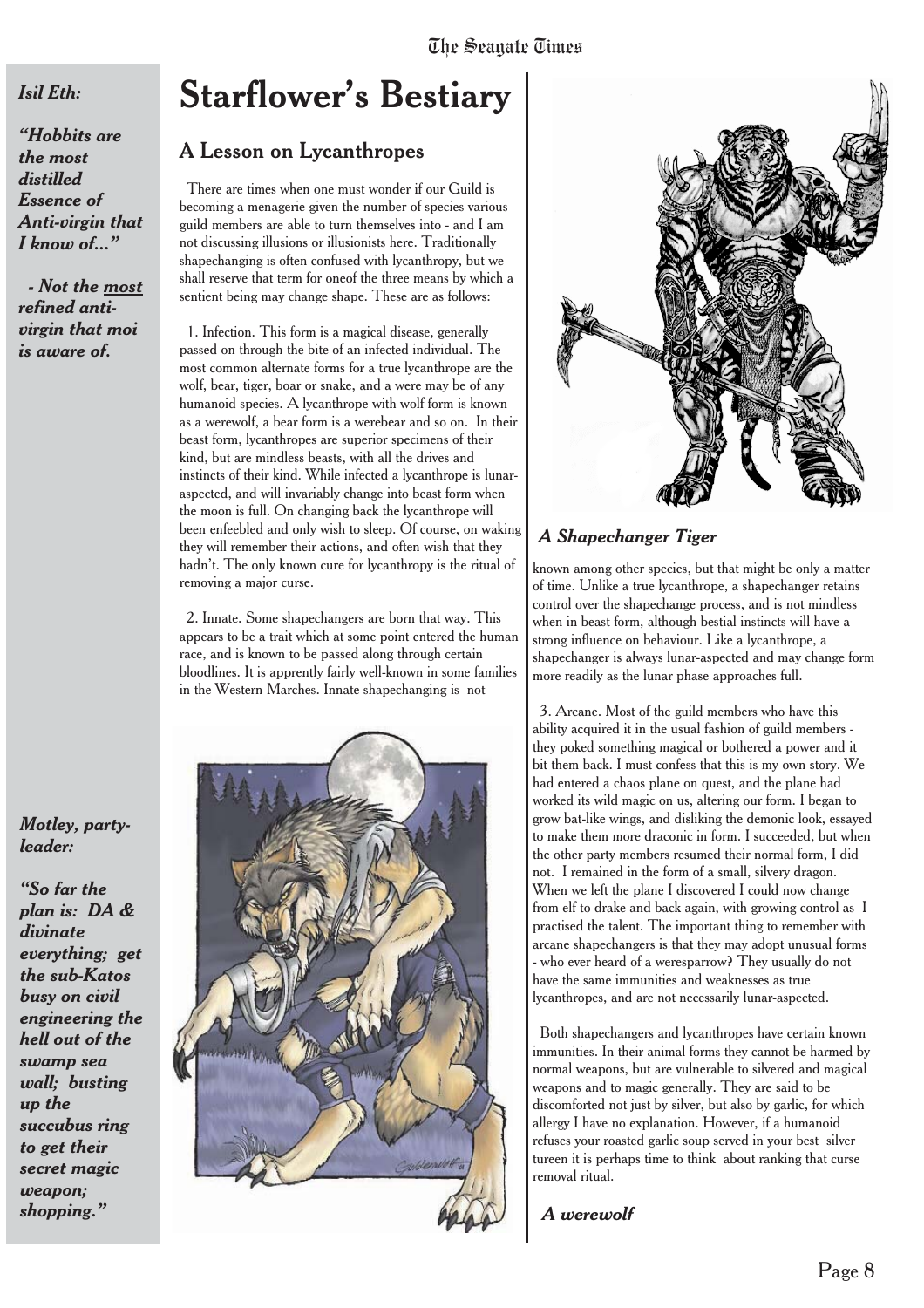# **The Puzzle Column**

#### The Dragon's Boxes

It is known to all that red dragons adore games, puzzles and riddles. The great red dragon Calcophrax presented a party of adventurers with the following conundrum, with the choice of solving the puzzle and gaining the gems in the chests, or becoming his dinner. Your challenge is to discover from the clues exactly how many gems of each colour are in each of the seven chests.



1. There are more gems in chest 2 than there are in chest 7, but not as many as there are rubies.  $1-3$ 

2. Chest 4 contains sapphires; it contains half as many gems as there are emeralds, which are in the chest two positions to the left of the chest containing diamonds.

3. The chest containing just one gem is the immediate left-hand neighbour of the one containing 64.

- 4. There are 8 gems in chest 3.
- 5. There are not 4 topazes.

6. There are 32 pearls

7. There are less than ten gems in chest 6.

8. One chest contains opals.

9. The chests contain 1, 2, 4, 8, 16, 32, or 64 gems.

#### Riddles

Deep, dark, underground, That is the place where I'll be found. Yet brought into the light of day, I sprinkle sunlight every-which-a-way. Though dulled with oil I will be found, I am remarkably well and throughly sound. Cut me quick and it will be seen, That I instantly have a marvelous sheen.

What am I?

One tooth to bite, he's the forests foe. One tooth to fight, as all dwarves know.

What is it?

#### Are you really a necromancer?

You get 1 point for each true answer

- 1. Can you name every cemetery in the city.
- 2. You believe vampires are misunderstood.
- 3. The smell of Orcs no longer bothers you.<br>4. You know grave diggers on a first name b
- You know grave diggers on a first name basis. 5. You have abused or taunted the church knights.
- 6. You enjoy long walks during the night.
- 7. You enjoy the company of quiet, lumbering friend.
- 8. You try to convince people The Dark Circle is not
- such a bad place. 9. You believe raising the dead isnt evil.
- 10. Ghouls have right too!

How did you do?

| 0:       | You're a hobbit arent you.                       |
|----------|--------------------------------------------------|
| $1-3$    | You're an orc                                    |
| $4-6:$   | You're a confused Dark celestial or an           |
|          | inexperienced necromancer. Try spending more     |
|          | time is cemeteries.                              |
| $7-9:$   | Congratulations you are a necromancer. Prince    |
|          | Orion would be proud of you.                     |
| 10:      | Your the perfect necromancer.                    |
| $11 +$ : | This is an impossible score. But duplicity is an |
|          | admirable trait in Necromancers.                 |
|          |                                                  |

#### Restoratives for Sale

Up to Rk 8 now available. Limited supply evey three months.

Please contact Quorash at the Guild.

#### **Pennlucien's Pleasure Parlour**

To satisfy \*all\* your Celestial needs.

Opening Soon.

#### What's Hot

Talking to daemons

Full frontal assaults

Fire arcs

Fire elementals who are just as keen to take on the bad things as you are.

Rank 10 Healers.

Planning.

#### What's Not

Prices daemons charge The death toll resulting

from full frontal assualts Illusions

Earth elementals who want to eat you.

- Necromancers.
- Too much planning.



*"I don't recall GoK coming on this adventure, but he would be PROUD of that plan."*

*Several partymembers at once:*

*"Axis, put down the goat"*

*Sash: "You can get a young maiden into quite a small box"*

*-We didn't think she could remember what a maiden was, let alone what to do with one!*